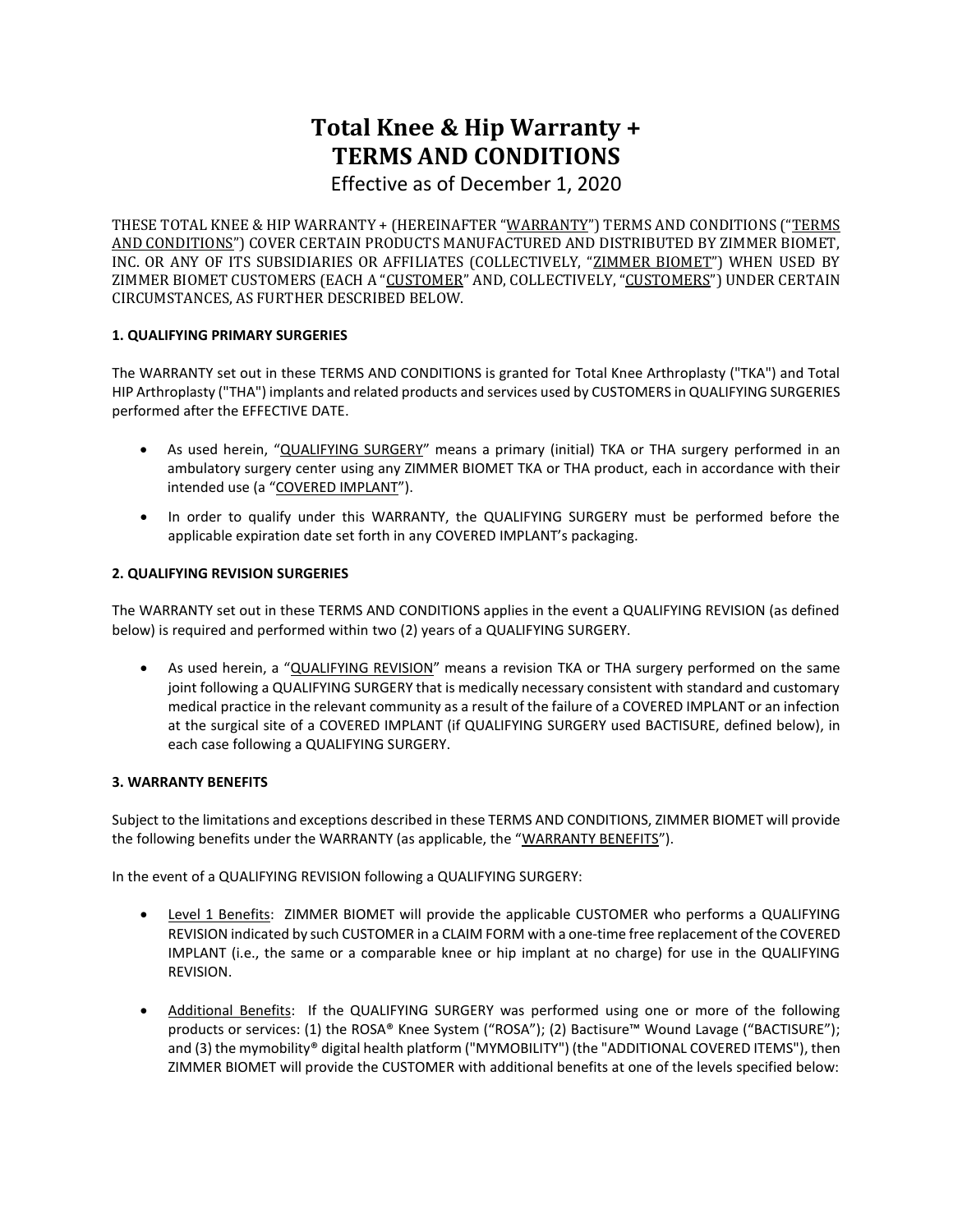- o Level 2 Benefits: If *one* of the ADDITIONAL COVERED ITEMS was used in the QUALIFYING SURGERY, then ZIMMER BIOMET will provide the CUSTOMER with (a) an additional purchase credit of \$2,500, and (b) if the ADDITIONAL COVERED ITEM is BACTISURE, a refund of the CUSTOMER'S purchase price for the BACTISURE used in the QUALIFYING SURGERY;
- o Level 3 Benefits: If *two* of the ADDITIONAL COVERED ITEMS were used in the QUALIFYING SURGERY, then ZIMMER BIOMET will provide the CUSTOMER with (a) an additional purchase credit of \$5,000, and (b) if one of the ADDITIONAL COVERED ITEMS is BACTISURE, a refund of the CUSTOMER'S purchase price for the BACTISURE used in the QUALIFYING SURGERY; or
- o Level 4 Benefits: If *all three* of the ADDITIONAL COVERED ITEMS were used in the QUALIFYING SURGERY, then ZIMMER BIOMET will provide the CUSTOMER with (a) an additional purchase credit of \$7,500, and (b) a refund of the CUSTOMER'S purchase price for the BACTISURE used in the QUALIFYING SURGERY.

The WARRANTY BENEFITS set out above replace the standard warranties for the COVERED IMPLANT and the ADDITIONAL COVERED ITEMS (collectively, the "COVERED PRODUCTS") with respect to any QUALIFYING SURGERY and constitute ZIMMER BIOMET's sole liability and obligation, and the sole and exclusive remedy of CUSTOMERS, with respect to a QUALIFYING REVISION or the use of the COVERED PRODUCTS in a QUALIFYING SURGERY.

If eligible, ZIMMER BIOMET's obligations under this WARRANTY are limited to the foregoing benefits only and ZIMMER BIOMET's obligations do not extend to any other components or products, guides, instruments, systems, devices, surgical or professional costs/fees, or any other services.

Except as provided in Section 6 below, this WARRANTY cannot be varied or extended in any manner by any employee or agent of ZIMMER BIOMET.

#### **4. ELIGIBILITY AND CLAIM PROCEDURE**

In order to claim the benefits of this WARRANTY, a CUSTOMER must complete and submit a claim form in the form attached hereto as Exhibit A (a "CLAIM FORM") per the submission instructions contained therein, along with the documentation described in the CLAIM FORM, at least fourteen (14) days prior to the date of the QUALIFYING REVISION surgery.

CUSTOMERS accept these TERMS AND CONDITIONS by using COVERED PRODUCTS in a QUALIFYING SURGERY.

#### **5. DISCLAIMER AND GENERAL LIMITATIONS OF THE WARRANTY**

The WARRANTY set out in these TERMS AND CONDITIONS is exclusively for the benefit of CUSTOMERS of COVERED PRODUCTS and is not for the benefit of any other person or entity, including, but not limited to, any other hospital, facility or health care provider, physician, patient, third party payer, or intermediate supplier or distributor.

Except for the provisions specified in these TERMS AND CONDITIONS, ZIMMER BIOMET expressly disclaims and excludes, and CUSTOMERS of COVERED PRODUCTS waive, any representation, warranty, contract, covenant or other undertaking, whether express or implied or otherwise, written or oral, with respect to the COVERED PRODUCTS or their quality, condition, safety or effectiveness, including (without limitation) any warranties of merchantability, noninfringement (except for implied warranty of title), durability or fitness for a particular use or purpose.

In addition, ZIMMER BIOMET disclaims (on behalf of itself and any of its representatives or other third parties which manufacture or distribute the COVERED PRODUCTS), and CUSTOMERS of COVERED PRODUCTS release and waive, any and all liability with respect to lost income, lost profit or other direct or indirect, special, contingent, incidental or consequential damages for any claim resulting or arising from the design, manufacture, composition, condition,